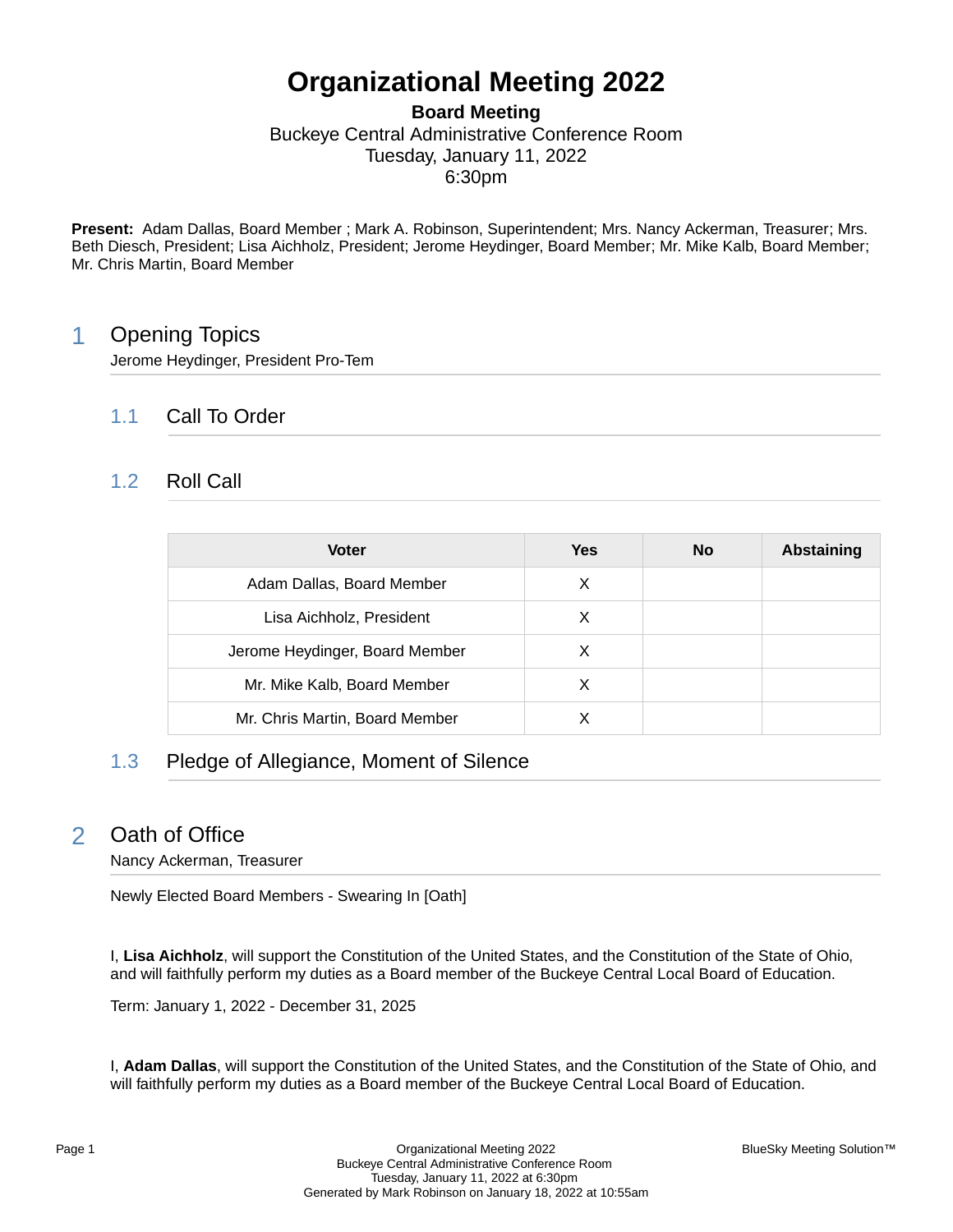I, **Chris Martin**, will support the Constitution of the United States, and the Constitution of the State of Ohio, and will faithfully perform my duties as a Board member of the Buckeye Central Local Board of Education.

Term: January 1, 2022 - December 31, 2025

I, **Mike Kalb**, will support the Constitution of the United States, and the Constitution of the State of Ohio, and will faithfully perform my duties as a Board member of the Buckeye Central Local Board of Education.

Term: January 1, 2022 - December 31, 2023

3 Nominations for President (2022)

Jerome Heydinger, President Pro-Tem

Call for Nominations: Martin nominated Aichholz for President

### 3.1 Closing of Nominations

#### **Motioned:** Mr. Chris Martin **Seconded:** Mr. Mike Kalb

| <b>Voter</b>                   | Yes | No | <b>Abstaining</b> |
|--------------------------------|-----|----|-------------------|
| Adam Dallas, Board Member      | X   |    |                   |
| Lisa Aichholz, President       | X   |    |                   |
| Jerome Heydinger, Board Member | X   |    |                   |
| Mr. Mike Kalb, Board Member    | X   |    |                   |
| Mr. Chris Martin, Board Member |     |    |                   |

### 3.2 Roll Call for Vote

#### Call for Vote for President

| <b>Voter</b>                   | <b>Yes</b> | No | <b>Abstaining</b> |
|--------------------------------|------------|----|-------------------|
| Adam Dallas, Board Member      | X          |    |                   |
| Lisa Aichholz, President       |            |    | Х                 |
| Jerome Heydinger, Board Member | X          |    |                   |
| Mr. Mike Kalb, Board Member    | X          |    |                   |
| Mr. Chris Martin, Board Member |            |    |                   |

## 3.3 Installation by Treasurer (Nancy Ackerman)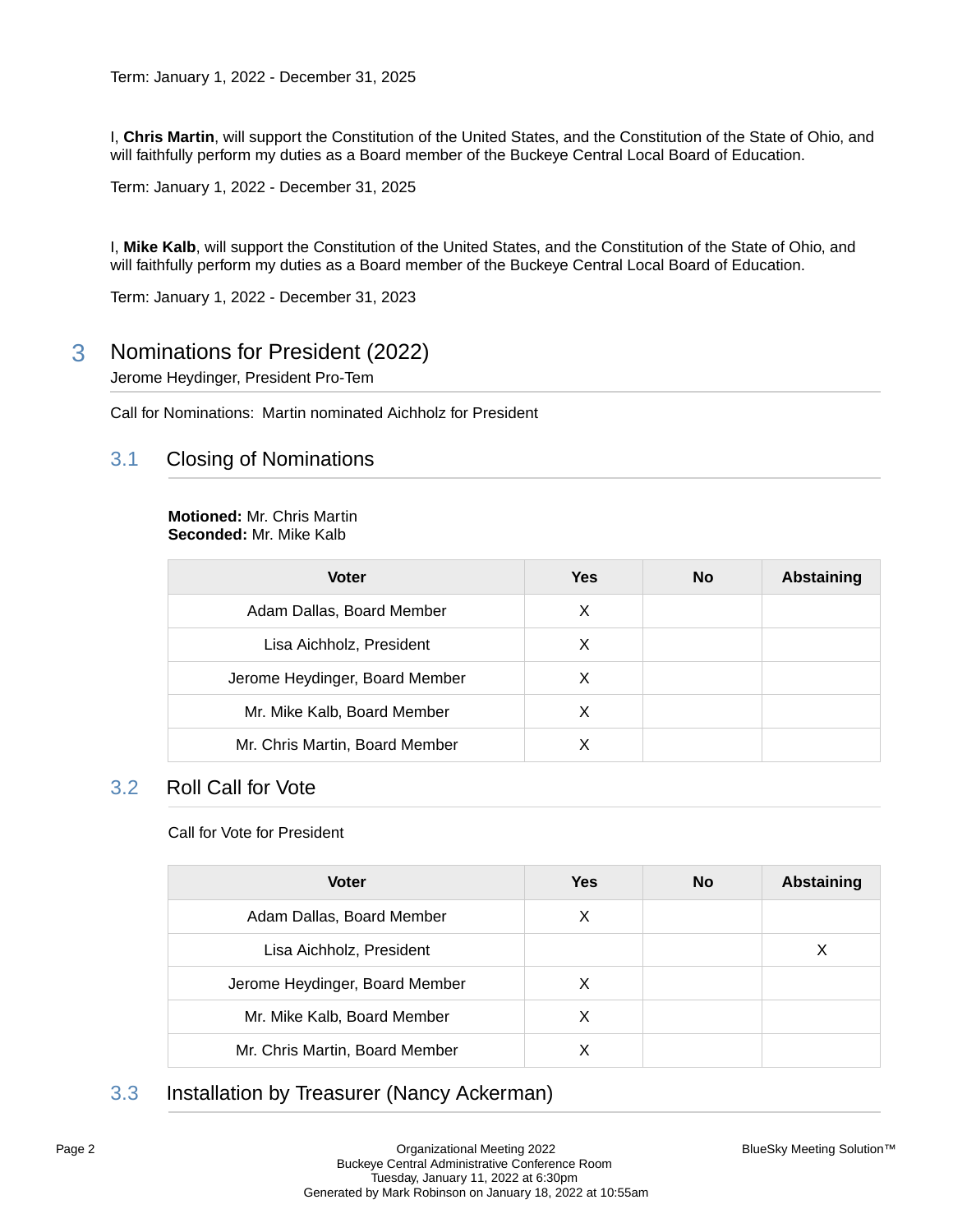Oath of Office for Elected President I, **Lisa Aichholz**, will support the Constitution of the United States, and the Constitution of the State of Ohio, and will faithfully perform my duties as Board President of the Buckeye Central Local Board of Education.

### 4 Election for Vice President President 2022

Call for Nominations: Martin nominated Heydinger for Vice President

## 4.1 Closing of Nominations

#### **Motioned:** Mr. Chris Martin **Seconded:** Adam Dallas

| <b>Voter</b>                   | Yes | <b>No</b> | Abstaining |
|--------------------------------|-----|-----------|------------|
| Adam Dallas, Board Member      | X   |           |            |
| Lisa Aichholz, President       | X   |           |            |
| Jerome Heydinger, Board Member | х   |           |            |
| Mr. Mike Kalb, Board Member    | X   |           |            |
| Mr. Chris Martin, Board Member |     |           |            |

### 4.2 Roll Call for Vote

Call for Vote for Vice-President

| <b>Voter</b>                   | <b>Yes</b> | <b>No</b> | Abstaining |
|--------------------------------|------------|-----------|------------|
| Adam Dallas, Board Member      | X          |           |            |
| Lisa Aichholz, President       | X          |           |            |
| Jerome Heydinger, Board Member | X          |           |            |
| Mr. Mike Kalb, Board Member    | X          |           |            |
| Mr. Chris Martin, Board Member |            |           |            |

### 4.3 Installation by Board Member (President - 2022) President - 2022

Oath of Office for Elected Vice-President

I, **Jerome Heydinger**, will support the Constitution of the United States, and the Constitution of the State of Ohio, and will faithfully perform my duties as Board Vice-President of the Buckeye Central Local Board of Education.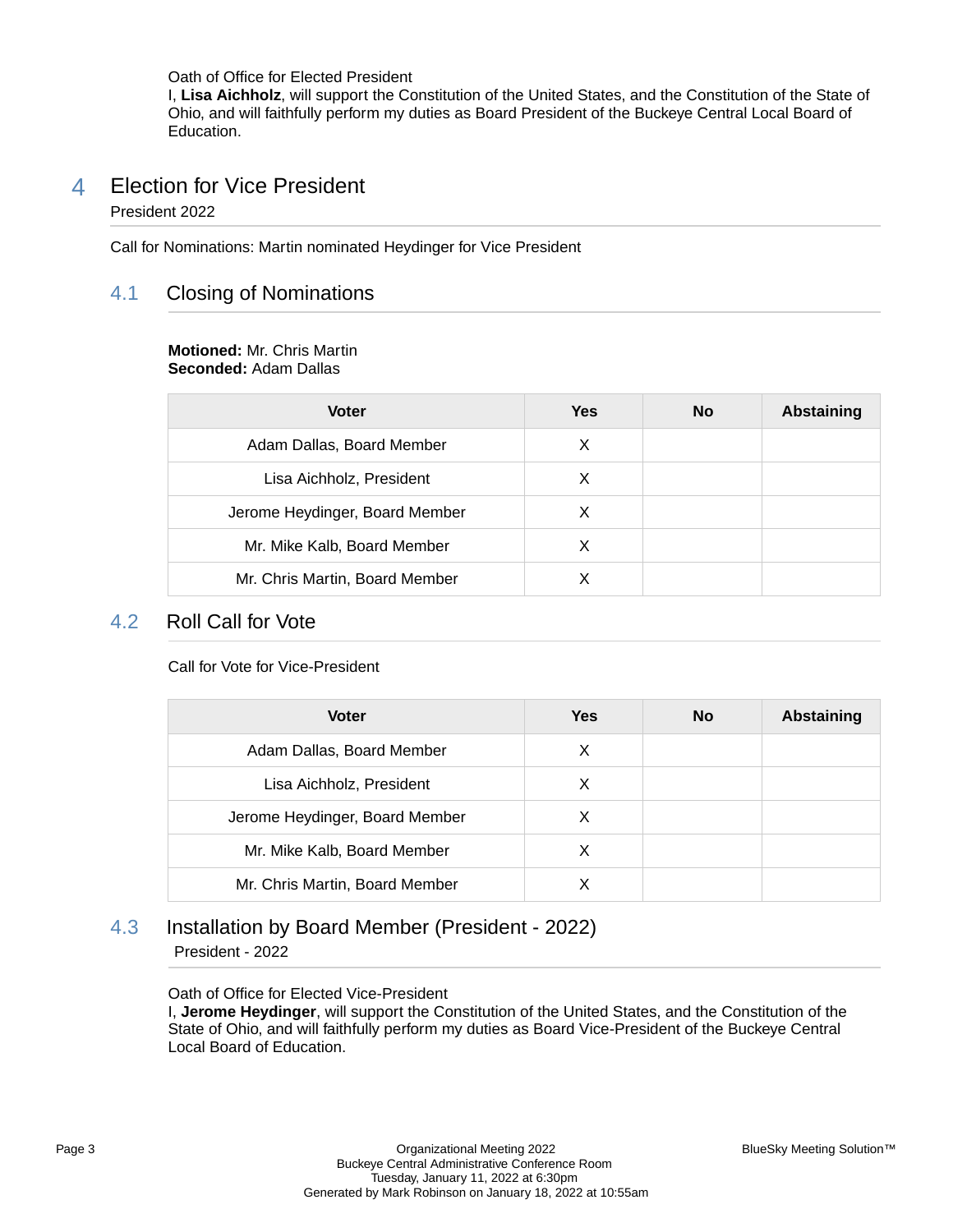## 5 RESOLVE to establish a Board of Education Service Fund

#### Board President

This fund is for any Board in-service activities, professional meetings, and related expenses as permitted by O.R.C. 3315.15.

#### **Motioned:** Mr. Mike Kalb **Seconded:** Mr. Chris Martin

| <b>Voter</b>                   | <b>Yes</b> | <b>No</b> | <b>Abstaining</b> |
|--------------------------------|------------|-----------|-------------------|
| Adam Dallas, Board Member      | X          |           |                   |
| Lisa Aichholz, President       | Х          |           |                   |
| Jerome Heydinger, Board Member | X          |           |                   |
| Mr. Mike Kalb, Board Member    | X          |           |                   |
| Mr. Chris Martin, Board Member |            |           |                   |

#### **Attachments:**

[open-uri20211129-3096-1rsq2x8](https://bcbucks.blueskymeeting.com/meeting_groups/32/item_attachments/62890)

## 6 RESOLVE to establish 2022 Board Committees

Board Members

#### **• 2022 Membership**

- 6.1 Financial Rotating Board Members (Monthly)
- 6.2 Legislative Aichholz
- 6.3 Policy Martin, Dallas
- 6.4 Athletic Boosters Rotating
- 6.5 Music Boosters Rotating
- 6.6 Endowment Fund Rep Rotating
- •

#### **Motioned:** Jerome Heydinger **Seconded:** Mr. Mike Kalb

| <b>Voter</b>                   | Yes | <b>No</b> | Abstaining |
|--------------------------------|-----|-----------|------------|
| Adam Dallas, Board Member      | X   |           |            |
| Lisa Aichholz, President       | X   |           |            |
| Jerome Heydinger, Board Member | х   |           |            |
| Mr. Mike Kalb, Board Member    | X   |           |            |
| Mr. Chris Martin, Board Member |     |           |            |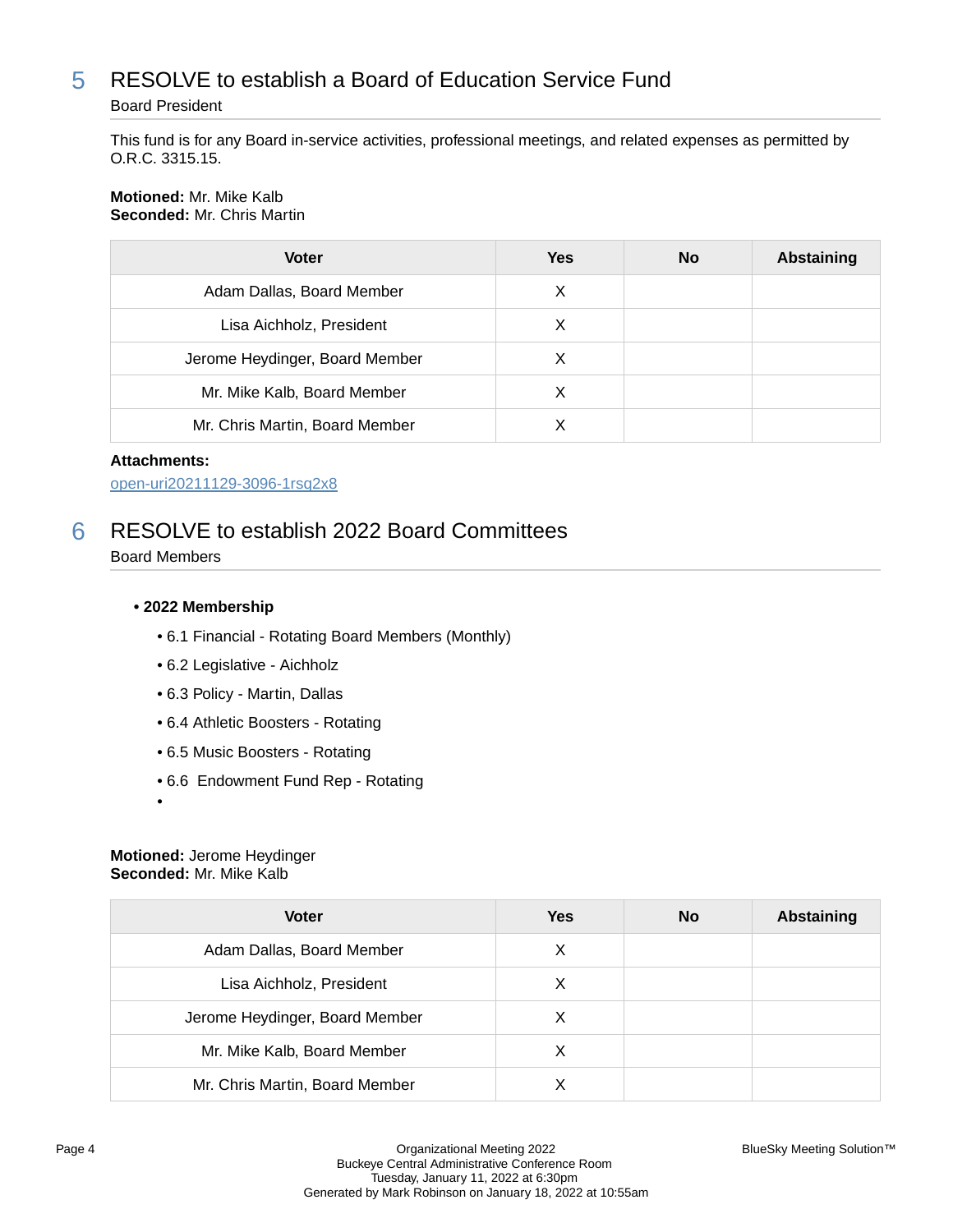7 Standing Authorizations [Consent Agenda] Board President

Treasurer's and Superintendent's Business BOE Approval of Item 7: Standing Authorizations 7.1 through 7.15

## 7.1 RESOLVE to establish the regular monthly meeting dates, times, and locations;

2022 Regular Meeting dates (2nd Thursday of the month, 7:00 p.m., Buckeye Central Schools Media Center/Library) February 10, March 10, April 14, May 12, June 9, July 14, August 11, September 8, October 13, November 10, December 8

7.2 AND FURTHER RESOLVE to waive the reading of the minutes of the Board as authorized by O.R.C. 3313.26.

#### **Attachments:**

[3313.26 Record of Proceedings](https://bcbucks.blueskymeeting.com/meeting_groups/32/item_attachments/62891)

- 7.3 AND FURTHER RESOLVE to authorize the Treasurer to pay all bills within the limits of the appropriation as they are presented and when the merchandise has been received in good condition and to report monthly to the Board of Education;
- 7.4 AND FURTHER RESOLVE to authorize the Board Treasurer to invest interim and inactive funds at the most productive interest rate, per board policy, whenever inactive funds are available during the 2022 calendar year;
- 7.5 AND FURTHER RESOLVE that the Board of Education authorize the Treasurer to make transfers between and within funds when necessary and properly appropriated, to be approved at the next subsequent Board of Education meeting;
- 7.6 AND FURTHER RESOLVE to authorize the Board Treasurer to secure advance draws from the Crawford County Auditor when funds are available and payable to the Buckeye Central Local Schools during the 2022 calendar year;
- 7.7 AND FURTHER RESOLVE to authorize the Treasurer to advertise for bids as specified by law;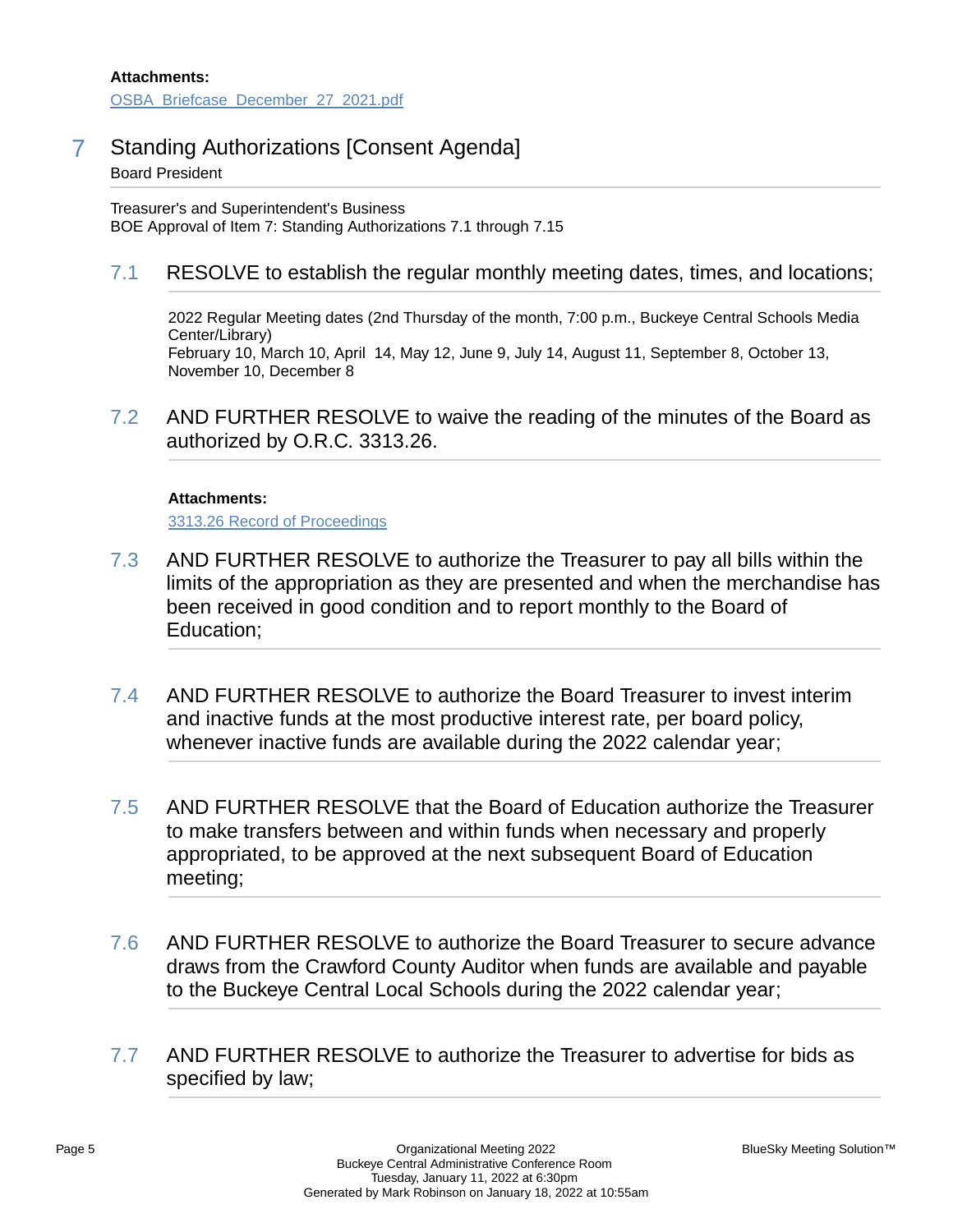- 7.8 AND FURTHER RESOLVE to authorize the Treasurer to write blanket purchase orders for the district not to exceed \$50,000;
- 7.9 AND FURTHER RESOLVE to designate the Superintendent as purchasing agent for Buckeye Central Local School District for 2022.
- 7.10 AND FURTHER RESOLVE to authorize the Superintendent to approve changes in district policy, purpose statements, and budgets for the various activity account program funds during the 2022 calendar year;
- 7.11 AND FURTHER RESOLVE to authorize the Superintendent to hire personnel and accept resignations on behalf of the Board, pending final Board approval;
- 7.12 AND FURTHER RESOLVE to recognize the Superintendent as the appeal officer for out-of-school suspensions;
- 7.13 AND FURTHER RESOLVE to grant the Superintendent the authority to file applications for all projects considered desirable for the Buckeye Central Local School District;
- 7.14 AND FURTHER RESOLVE to grant authority to the Superintendent to excuse teachers and other school employees for attendance at, and provide approved expenses for, professional and/or in-service meetings in 2022;
- 7.15 AND FURTHER RESOLVE to authorize the Superintendent be approved to apply for any funds or grants as appropriate and administer all federal programs in compliance with local, state and federal regulations;

**Motioned:** Mr. Chris Martin **Seconded:** Jerome Heydinger

| Voter                          | Yes | No | Abstaining |
|--------------------------------|-----|----|------------|
| Adam Dallas, Board Member      | x   |    |            |
| Lisa Aichholz, President       |     |    |            |
| Jerome Heydinger, Board Member |     |    |            |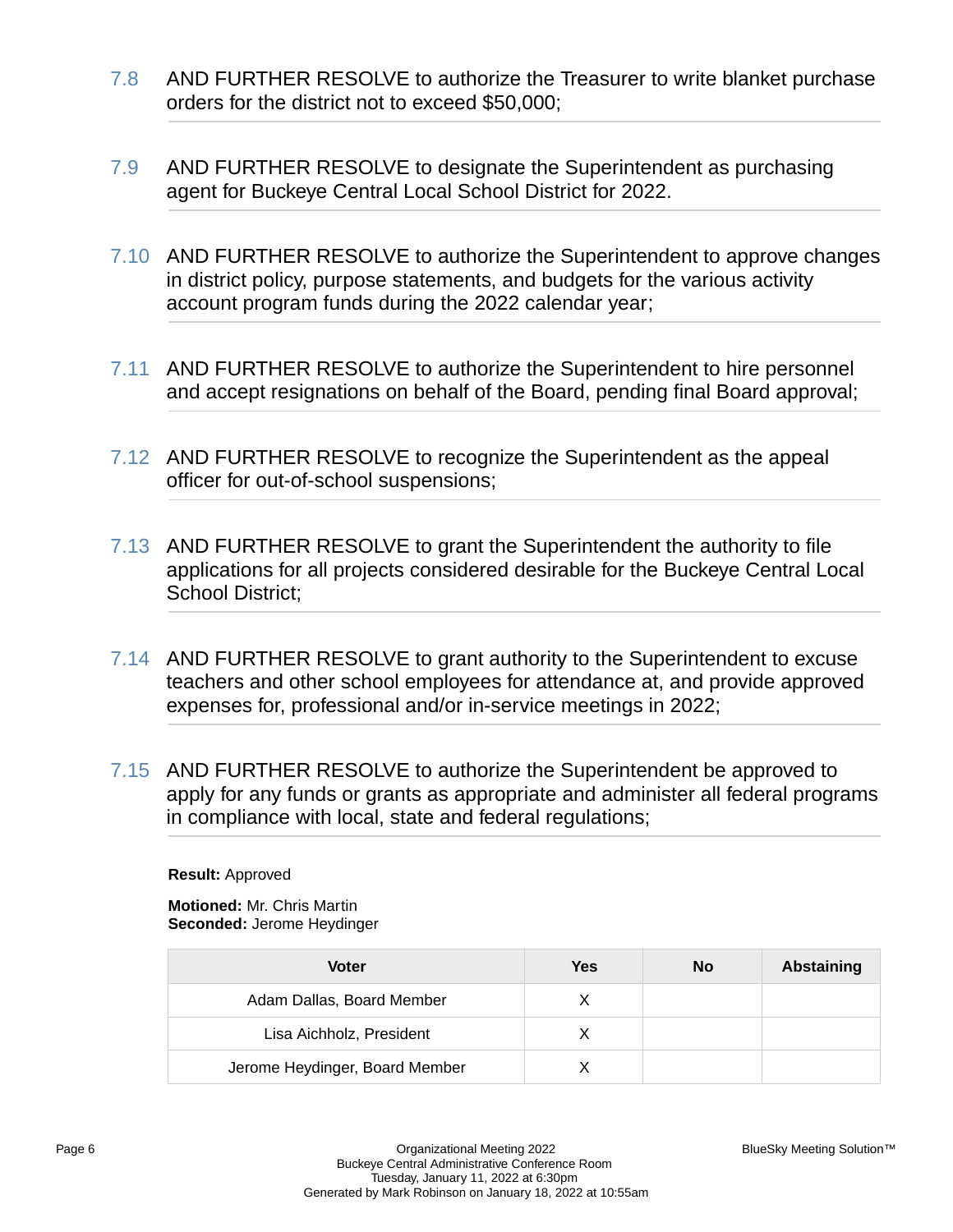| Mr. Mike Kalb, Board Member    |  |  |
|--------------------------------|--|--|
| Mr. Chris Martin, Board Member |  |  |

## 8 2022 Ohio School Boards Association (OSBA) Membership and Legal Assistance Fund

## Board President

Resolution to approve membership in the Ohio School Boards Association for calendar year 2022 in the amount of \$5035 and the OSBA Legal Assistance Fund (2022) in the amount of \$250.

#### **Result:** Approved

**Motioned:** Mr. Mike Kalb **Seconded:** Mr. Chris Martin

| <b>Voter</b>                   | <b>Yes</b> | <b>No</b> | <b>Abstaining</b> |
|--------------------------------|------------|-----------|-------------------|
| Adam Dallas, Board Member      | X          |           |                   |
| Lisa Aichholz, President       | Х          |           |                   |
| Jerome Heydinger, Board Member | X          |           |                   |
| Mr. Mike Kalb, Board Member    | X          |           |                   |
| Mr. Chris Martin, Board Member |            |           |                   |

#### **Attachments:**

[OSBA\\_Annual\\_Membership\\_Invoice\\_2022.pdf](https://bcbucks.blueskymeeting.com/meeting_groups/32/item_attachments/63311) Legal Assistance Fund OSBA 2022 Invoice.pdf

## 9 Representation of Legal Counsel

#### Board President

Resolution to approve the following list of firms to be retained for legal counsel for the Buckeye Central Local School District for the calendar year 2022. Bricker and Eckler, LLP Squire, Paton, Boggs, LLP

#### **Result:** Approved

**Motioned:** Jerome Heydinger **Seconded:** Mr. Chris Martin

| <b>Voter</b>                   | <b>Yes</b> | <b>No</b> | <b>Abstaining</b> |
|--------------------------------|------------|-----------|-------------------|
| Adam Dallas, Board Member      | X          |           |                   |
| Lisa Aichholz, President       | X          |           |                   |
| Jerome Heydinger, Board Member | X          |           |                   |
| Mr. Mike Kalb, Board Member    |            |           |                   |